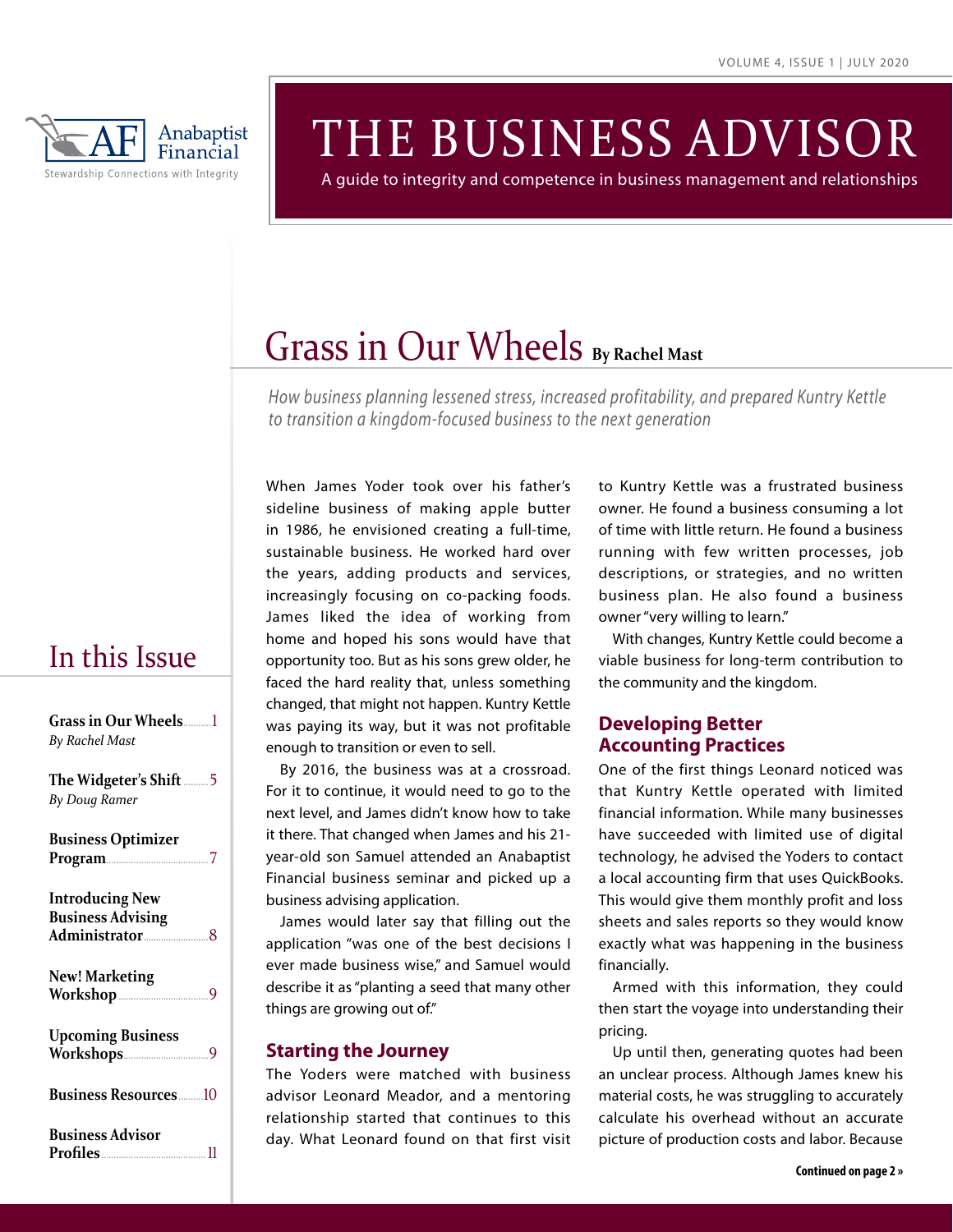

of that, profit margins were simply the difference between approximated costs and what he felt could be charged for the product.

"My formula was what I thought the market would bear and what I thought the industry was charging," James said. "I was always wondering, am I charging enough, or am I gonna scare the customer away? When I thought about pricing, there was this tight knot in my stomach."

It was a stressful way to operate that took the joy out of doing business. Samuel confirmed, "It's pretty hard on a person to be working really, really hard and not know if you're doing the right thing or not."

Kuntry Kettle found they were indeed undercharging, and in one case even paying people to buy their product. "We have this joke now, whenever Leonard comes in, about paying customers \$10 calculated their breakeven point, and determined what they needed to charge to be profitable.

With better accounting practices in place, providing quotes became a quick, stress-free process. James now looks at the cost of ingredients alongside expense reports and prices the products accordingly. "We now know that this is the price we have to have. It's not a negotiable price, because we know our costs and what is needed to cover our costs," James explained.

The result of better accounting has been less stress, a clearer financial picture, and greater profitability.

#### **Developing A Business Plan**

With proper accounting in place, the Yoders could focus on a long-term plan for the business. So far the vision for the business was a general idea in James' head with no written plans, strategies,

*Having a kingdom-focused vision allowed them to have a God-honoring culture where their business could be used as part of their testimony in the community.*

a box to buy our pickles," James and Samuel chuckle.

Together Leonard and the Yoders figured out their operating costs, budgets, or structure.

For things to change long-term, Kuntry Kettle needed a plan that made sense on paper. "We had to think through what we

were doing, why we were doing it, and if it was really what we wanted to do," James said.

That's where Leonard again came into the picture—to guide the Yoders through forming a business plan based on James's 33 years of experience in the food manufacturing business.

They prioritized four principles in their plan:

- 1. Ultimately, be a witness in God's kingdom at work on earth (Matthew 5:16)
- 2. Maintain and develop an efficient, profitable business that pays its employees well
- 3. Create a meaningful work environment in which people can grow and develop
- 4. Produce top quality food products in accordance with food safety standards

Based off these four points, they developed a 10-page business plan that included a company history, mission, objectives, market analysis, market strategies, and a financial plan. It also listed each employee and their duties.

Having a business plan has brought order and structure to the company which wasn't there before. "It builds off the principle that God is a God of order," Samuel reflected. "As we got things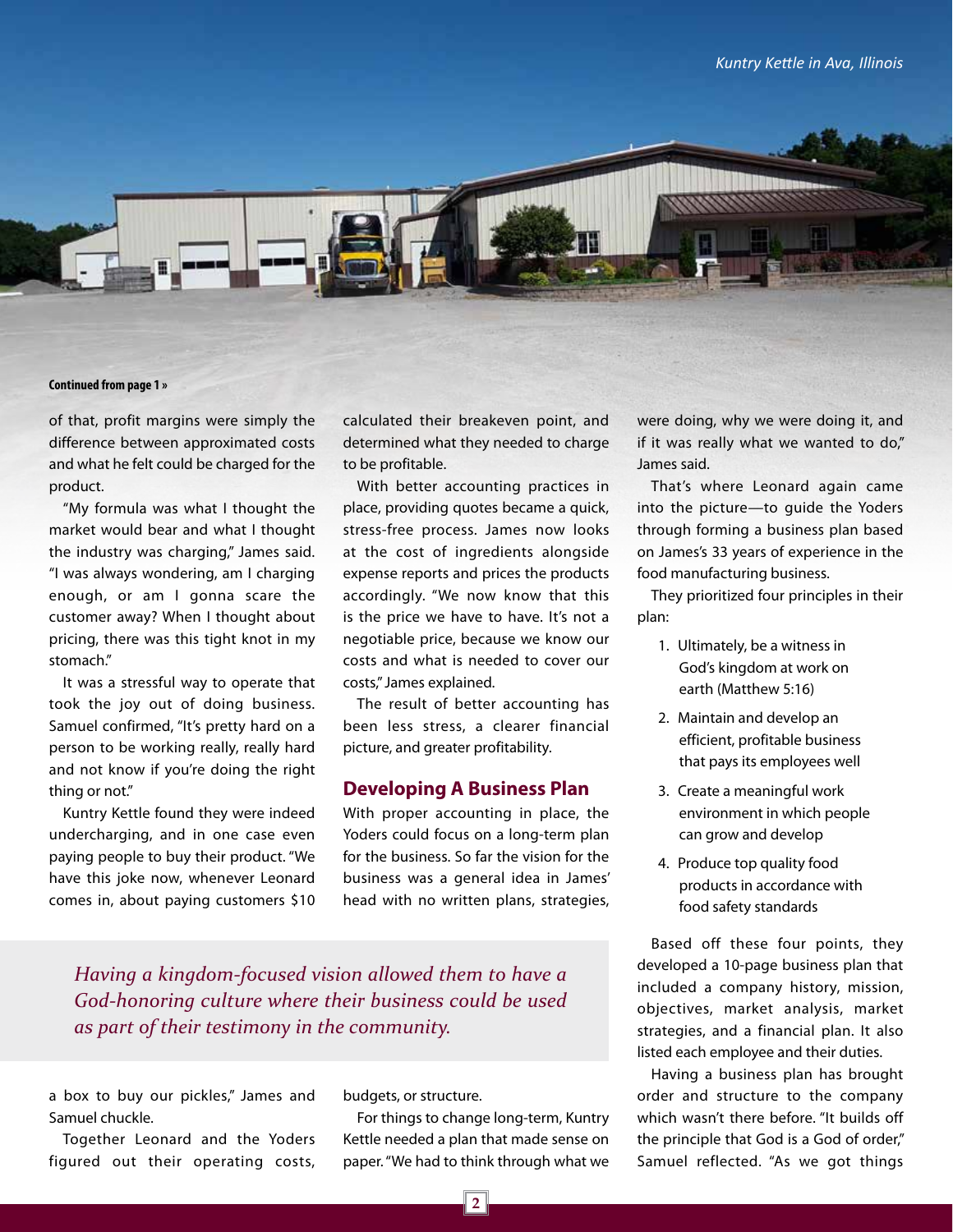in place, we started understanding ourselves better, and when we understood ourselves better, we started understanding our employees better and the very heart of the business—what are we all about anyway?"

James wanted the business to have a kingdom focus. That meant glorifying God through quality work, valuing workers through better pay, and helping in kingdom work. As they decided their structure and how they would use their assets, it created a company culture.

A kingdom-focused vision allowed them to have a God-honoring culture where their business is part of their testimony in the community. And their plan would help to pass that vision on to the next generation of owners.

# **Developing Job Descriptions and Processes**

With job descriptions in place, Kuntry Kettle now had an organizational chart for the first time. "Before, each person's job was not clearly defined. We just knew we have to get this product out the door, and we all helped each other," James related.

Developing job descriptions led to creating standardized protocols. Any new project needed to follow a specific process through production, cleaning, documentation, and so on. It was this structure that allowed the company to later take on food safety and quality control, which required an efficient, organized workflow. It also allowed them to meet their goal for high customer satisfaction.

Incentives, bonuses, and profit-sharing motivated employees to take ownership of the processes. Bonuses were based on output without mistakes and problems, and in turn, the company saw a significant increase in production and quality control. "It's leveled the playing field," Samuel shared. "We're more of a team working together."

A plan in place also improved the workplace environment, removing stress from the leaders in a way that was felt by every employee in the company. "Stress almost always starts with management," James stated.

## **Refining the Vision**

James knew some things were working in the business and some things weren't, but he didn't always know why. "I had a feeling that one project was good profitability wise and another wasn't, and sometimes I was right and sometimes I wasn't. What I thought was profitable was not always."

Working through the business plan helped the Yoders narrow down what they should focus on as a business and what they should gradually eliminate.

Co-packing was clearly the strength of the business. In co-packing, clients provide a recipe and Kuntry Kettle uses high quality ingredients to manufacture the product and package it in glass jars. They then ship the product to their brandowner clients across the country.

Rebuilding after a fire in 2014 had

allowed Kuntry Kettle to add significantly to their production capacity. With this ample production space, along with strong customer demand, the company identified that co-packing is where it excelled and wanted to grow.

They also realized there were things they needed to let go of. James had seen a market for pickles, pickled baby beets, and peach slices in syrup, but producing them had to be done by hand. It became clear that the efficiency of producing these products is poor compared to the products that can be machine filled. Kuntry Kettle also does some private label projects and services its own Kuntry Kettle brand, but lack of warehouse space to store these products restricts growth.

At this point, the Yoders are exploring options to outsource or sell these portions of the business to a third party, so they can focus on co-packing machine-filled products. A business plan for a new LLC was developed to build upon their refined vision, a big part of

**Continued on page 4 »**



*Production area where Kuntry Kettle manufactures quality food in jars for other store brands.*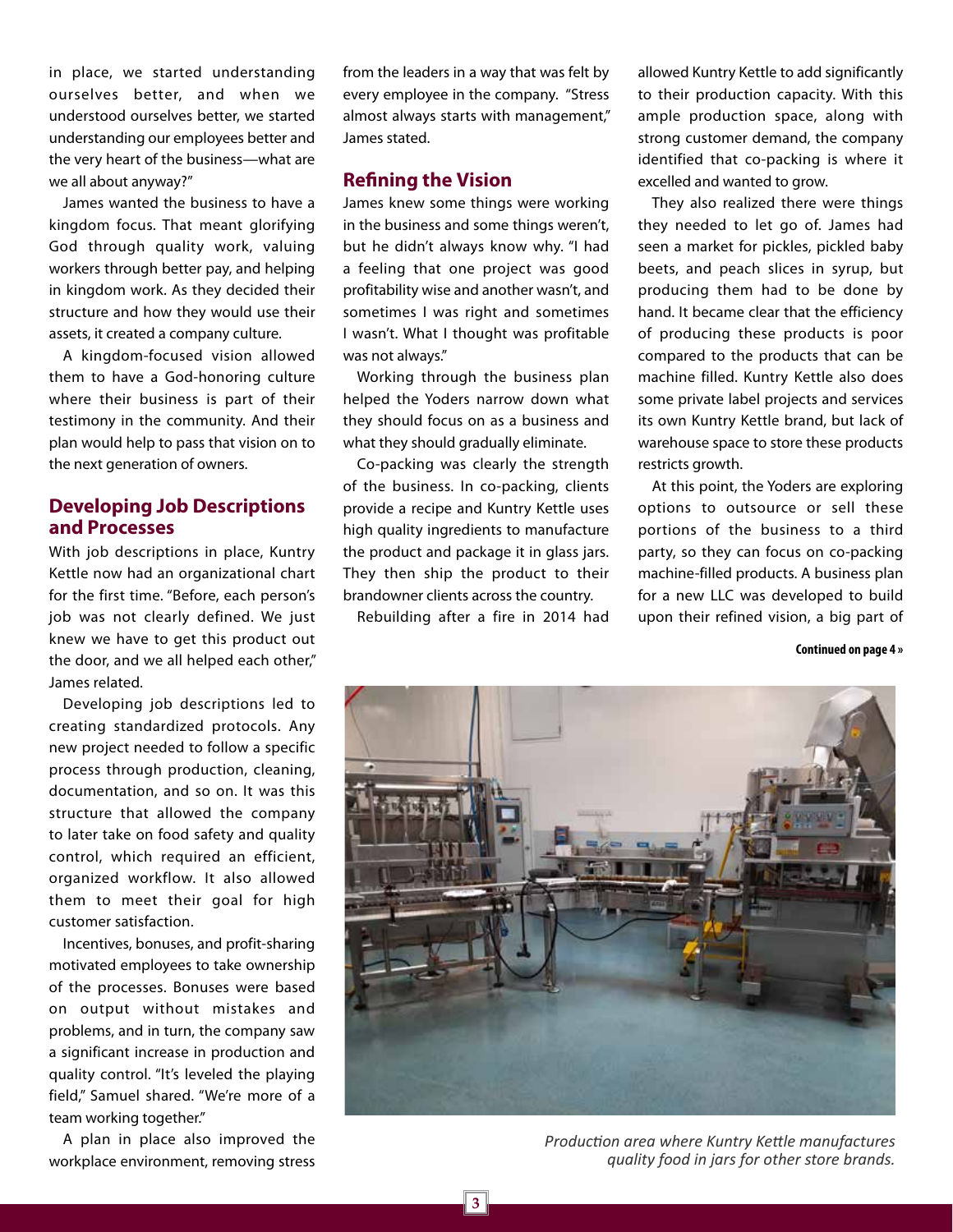#### **Continued from page 3 »**

which included food safety.

# **Developing A Food Safety Plan**

By 2015, Kuntry Kettle had faced new food safety laws. More and more wholesalers and retailers were requiring third-party audits. If Kuntry Kettle wanted to keep their customers, they would have to bring their business into compliance with these guidelines. That meant a plan and a work force to handle it.

Once again Leonard was the perfect fit for mentoring the company through this process. With his past experience as a food auditor, he provided direction for implementing a food safety plan.

Even so, complying to food safety laws was a big commitment. James estimated a cost of around \$18,000 a year to do the necessary documentation, required cleaning, and management of the process. But now that the business had the needed structure, James and Samuel felt comfortable moving ahead.

Having the input from Leonard also gave the Yoders confirmation that they were doing the right thing concerning food safety. "When Leonard got involved, we determined that, yes, we are doing the right thing overall; we just needed to make some modifications," Samuel said.

As a first step, both James and Samuel

took a food safety training course. Kuntry Kettle also hired a consulting firm to help bring the company into compliance.

As an unexpected benefit of the process, Samuel has now started doing some food safety consulting as a side business. "Leonard didn't come with the intention to make a food safety consultant out of me, but it's a little sideline project that has developed out of this," he smiled.

#### **Preparing for Transition**

Increased profitability meant enough cash flow to sustain the buy-out and transition of Kuntry Kettle to the next generation or selling it to interested parties. This is one reason Leonard is passionate about business advising and the role it plays in helping businesses maintain and grow.

"If we don't do these things, there won't be many Kuntry Kettles left," Leonard stated. "Where will our grandchildren work?"

Succession hasn't happened yet at Kuntry Kettle, but steps are being taken in that direction. One step was having Samuel take over all the accounting, with James simply mentoring him.

"I'm a stickler about that," Leonard specified. "When you start talking about a succession plan, you must transition everyday management first,

the vision second, and the assets third." Until a manager has a good sense of the everyday flow, he is challenged to understand how the original vision was developed.

The picture of management transition at Kuntry Kettle has been a good one. "Samuel did phenomenally in coming into the business and applying successful business practices. And James did a very wise thing by stepping aside and allowing Samuel to learn under his watch without micromanaging him," Leonard said.

Working on the business did not necessarily mean to just keep growing it larger and larger. However, growth can provide opportunities to help others start businesses, share profits with employees while giving more generously to the needy, and provide even more jobs in the community.

"The Bible says to increase," Leonard noted. "You are not going to provide for a kingdom business ten years from now if you're not profitable."

### **Continuing the Journey**

Turning the business around did not happen overnight. Leonard visited Kuntry Kettle numerous times those first two years. "We never would have gotten to where we are if we had only met once

**Continued on page 7 »**



*A selection of sauces, relish, and jams that Kuntry Kettle co-packs for clients.*

**4**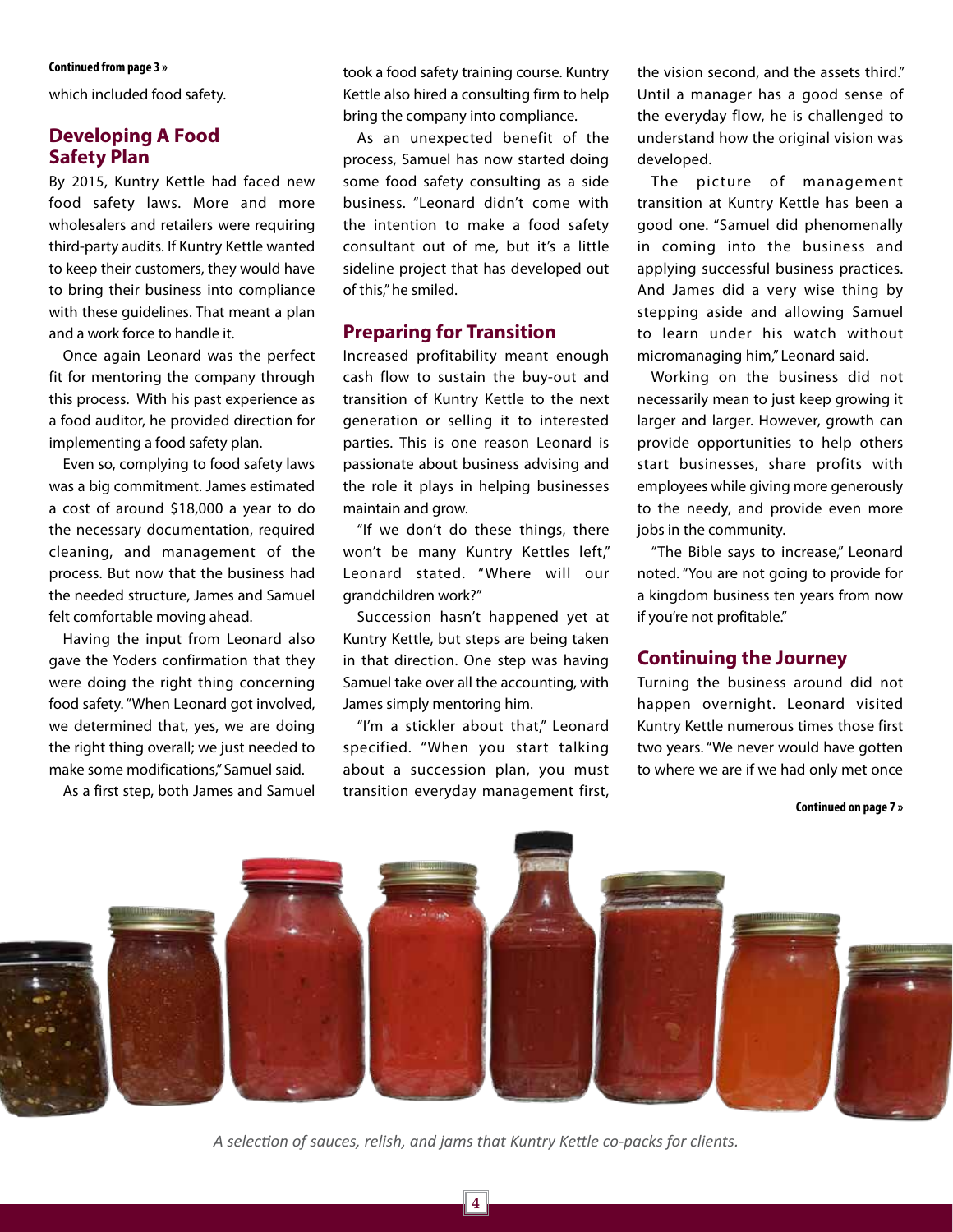# The Widgeter's Shift

*By Doug Ramer, AF Business Advisor*

What is a "widgeter" anyway? Is it even a word? A widgeter is what I call someone who builds things or provides services. Most of us start our careers as widgeters. We either work for ourselves or for someone else, providing widgets (products and/or services). Our internal compass says, "Go fast, work hard, and do your best." Our heritage also says, "Do it honestly and with integrity."

In the beginning, we find ourselves on the edge of our seats, leaning into our projects. We improve and refine processes, and before we know it, we have a Proverbs 22:29 situation: "Seest thou a man diligent in his business? he shall stand before kings; he shall not stand before mean men." I think this means that when we work tirelessly to perfect our product, there's no limit to whom we may serve. That brings us to the widgeter's shift. "

### **The Shift**

It begins one morning when the coffee seems to need an extra shot of espresso, and we're neck high in projects we don't know anything about. Accounts receivable, what! You mean our

customers haven't paid? Marketing, I didn't think about that angle. HR, wow, people are messy. And, *hard swallow*, we're paying that much for group medical coverage and payroll costs!

We didn't even notice when the shift began, but we're no longer doing what we love to do—building or providing widgets. Somewhere along the line our roles shifted from doing to managing. It's a role we would never have signed up for when

we originally started doing the work. So why are we doing it?

To get everything done and still have enough spirit left for the family when we get home, we had no choice but to hire people to help us. Thus we become a leader of people rather than a manager of things. This is what I mean by the widgeter's shift.

We are now forced to think differently. We must change our thinking from "It's easier to just do it myself" to "My role is now hiring, training, and mentoring people." Yes, we soon find out that people and relationships are messy, but when we face each day knowing that working with people is exactly what God has placed in our path, the role can be fulfilling rather than fatiguing. It becomes purposeful and inspiring as we see lives being changed through our mentoring and discipling.

*When I use what I have, God always seems to send more my way.* 

Understanding the widgeter's shift means that if I take care of my people, they will take care of our customers.

#### **The Choice**

Part of our stewardship includes knowing how to handle the growth of business that comes from using godly principles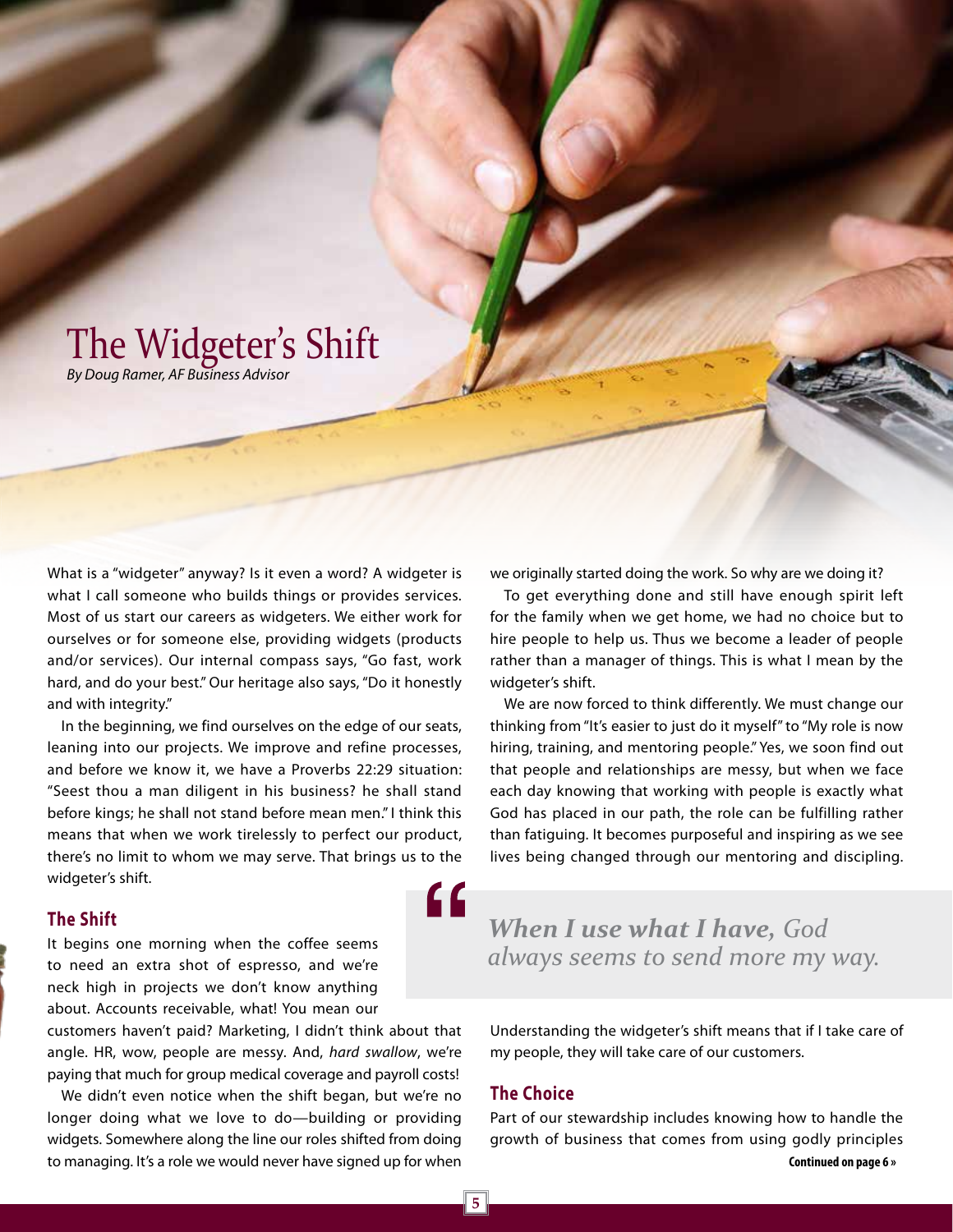#### **Continued from page 5 »**

in our work. We could allow our stellar reputation to slowly degrade because we become too busy to serve our clients promptly. We could turn customers away so we can maintain

"

*Your business is your mission field. If I run my business as a mission field, I should want to mirror Christ to as many people as possible.* 

our good reputation with our current customer base. Or we can hire more help and build our customer base with a reputation that honors Christ. Simply growing bigger isn't always the answer, although growth may give opportunity for helping someone start their own business and take part of the work you have. In that way you can bless the community.

As we ponder which choice is best for us, we must consider what happens when we stop using the things God has so graciously gifted to us. I've found that when I snooze, I lose. When I say no to anything He places in my path, opportunity flees. However, when I use what I have, God always seems to send more my way. This happens even when I'm not looking for more. I guess that's why they say in all this, when we are faithful stewards of what He gives, the Lord continues to give more responsibilities.<sup>1</sup>

On the other hand, if we decide not to use what He has set before us, God may decide more business is not for us. If we recognize this business is the Lord's, we would do well to do our best with what God has placed in our hands by praying for wisdom how He would want us to use it. $2$ 

#### **The Purpose**

If you're looking for even more clarity, consider this: Your business is your mission field. If I run my business as a mission field, I should want to mirror Christ to as many people as possible. The Lord can decide so much better than we how many people to place into our care!

God never really focused on widgets—money and things.

He created all things for one purpose, to point the attention back to Himself. Both things and people were created to give Him glory, and most of all, He wants relationships. He loves relationships. So part of being like Christ means to love what

> He loves. He wants us to be the masters of good relationships and love our neighbors as ourselves. And that includes our employees.

> Don't misunderstand me. I love the numbers. I am passionate about being at the top or close to it. Succeeding should be part of our business DNA. I still have the widgeter drive, but somewhere along my career pathway, the widgeter shift happened. Watching others succeed as a result of tireless mentoring and caring has become one of my greatest rewards. I believe we are strategically placed in business to mirror Christ to everyone, including our

employees. As we do this, God gives us a passion for people and helping them grow.

#### **The Call**

As a business leader, I encourage you to take a mission trip. It may take you into territory you've never gone before, but be strong like Joshua and go anyway. Pick your quickest route and fastest mode of transportation and head into the office Monday morning to your mission field.

God has called you to this business and there's a lot of work to do. So what if you haven't been commissioned by the mission board in a special service? Maybe every business leader should be anointed in a special service and commissioned by the "Christian Business Community Board" to answer the call to their mission field.

Jesus walked, talked, mingled, and taught as He spent His time here on earth. If we model the actions of Christ in our business, we can shift from widget-making to showing others how—from *doing* to *leading*. We'll become servant leaders who walk, talk, mingle, mentor, and disciple.

As Christian leaders, we must embrace our business as our mission field. God will determine how well we are doing and what to do with our business. He's better at that than we are!

Make the widgeter's shift, and you will find God's greatest purpose for life.

*Doug Ramer lives in Myerstown, PA, and has worked as a Human Resources manager for the past 13 years at Martin Appliance and Martin Water Conditioning, a company with more than 300 employees. Doug is also a business advisor for Anabaptist Financial.* 

<sup>1</sup> Luke 16:10 "He that is faithful in that which is least is faithful also in much: and he that is unjust in the least is unjust also in much."

<sup>2</sup> James 1:5 "If any of you lack wisdom, let him ask of God, that giveth to all men liberally, and upbraideth not; and it shall be given him."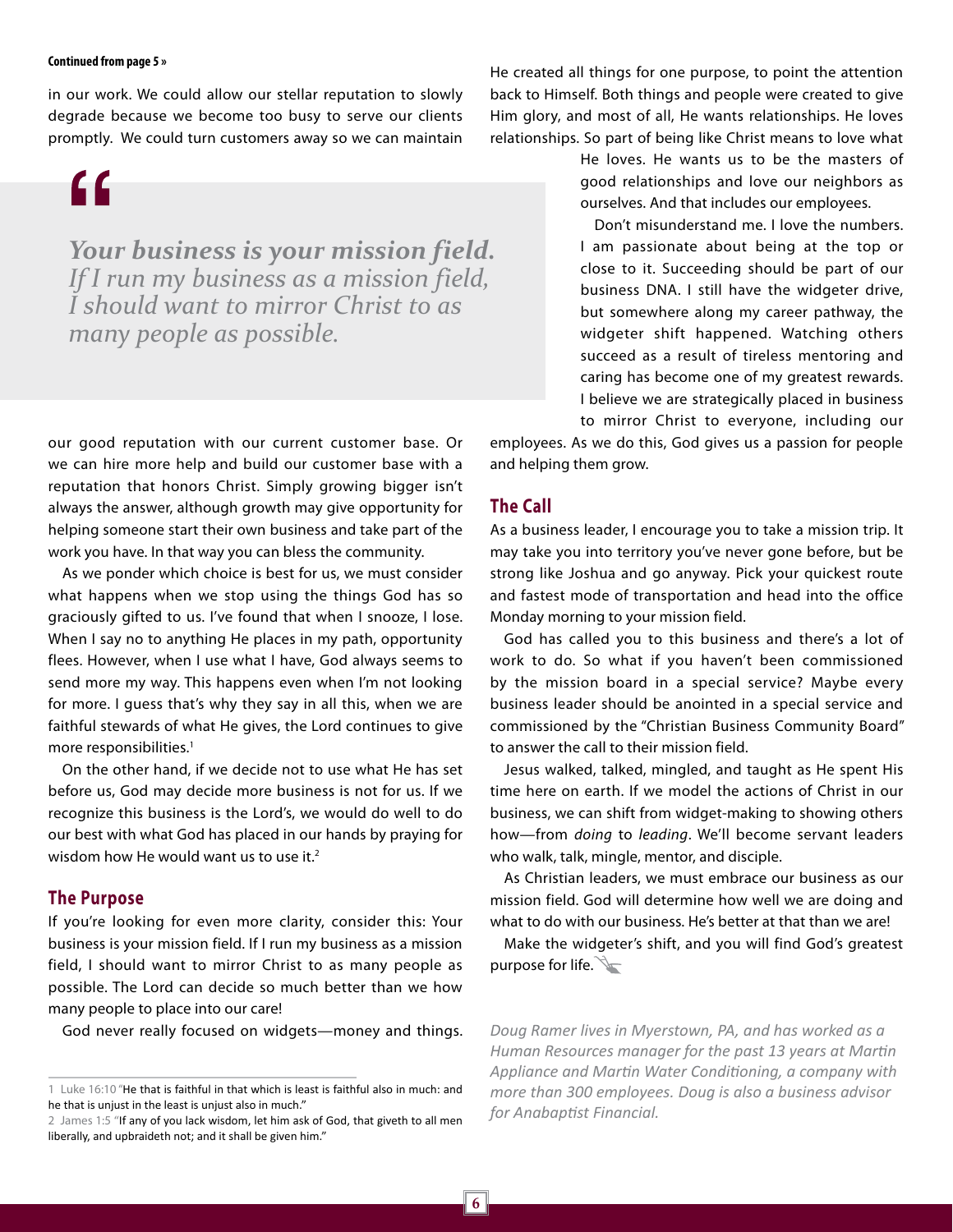#### **Continued from page 4 »**

or twice," James stated. "There was a lot of communication by phone and email those first two years—a LOT."

With this much communication and interaction, James and Samuel felt tremendously blessed to be able to work with an Anabaptist business advisor. "I can see it could be difficult to work so closely with someone from a secular perspective and try to separate and sift through the advice," Samuel said. "It has been a tremendous blessing to have that advice from an Anabaptist perspective."

One of those blessings was how sensitive Leonard was to the guidelines of the Yoders' church. Leonard asked about their limitations with technology and then "advised us within that scope," James described.

Besides bringing structure to the business, Leonard encouraged the Yoders to think ahead to legal issues. They have since developed legal documents and sales contracts for production services. Samuel, who has taken the lead role as business manager, especially appreciates Leonard's knowledge in things like arbitration and "the security that has brought for the company."

Although communication is not as frequent today, James and Samuel still appreciate Leonard's experience and wisdom when facing new challenges, as well as for accountability. "If we come back to the station with grass in our wheels, Leonard is there to ask us why we were playing in the grass instead of staying on the tracks," James chuckles.

Appreciation for each other is mutual. "Kuntry Kettle has become more than a business relationship," Leonard confides. "It is one of friendship."

Kuntry Kettle has goals for the future.

But for now, they continue to work on utilizing the things they've put in place through business advising. Eventually they will take on commitments for new projects. But for now, Samuel says, "We want to implement quality control and get our engine idling smoothly, and then we'll be ready to play with the throttle."

> *Anabaptist Financial offers a disciplined approach to business management through its Business Optimizer program. To encourage best results, we provide business coaching with a long-term relationship designed to yield a greater bottom line in three areas people, products, and profits.*

# BUSINESS OPTIMIZER PROGRAM

Rise to the next level of business management through our Busines Optimizer. Tap into the expertise of an Anabaptist businessman who provides fresh perspective, management experience, and business expertise.

- Participants commit to a one-year business advising relationship
- Meet quarterly on-site, and one-hour monthly calls in between
- 10% discount from standard advising rate

**For more details, call Advising Administrator Dave Swearingen at 570-309-0268.**

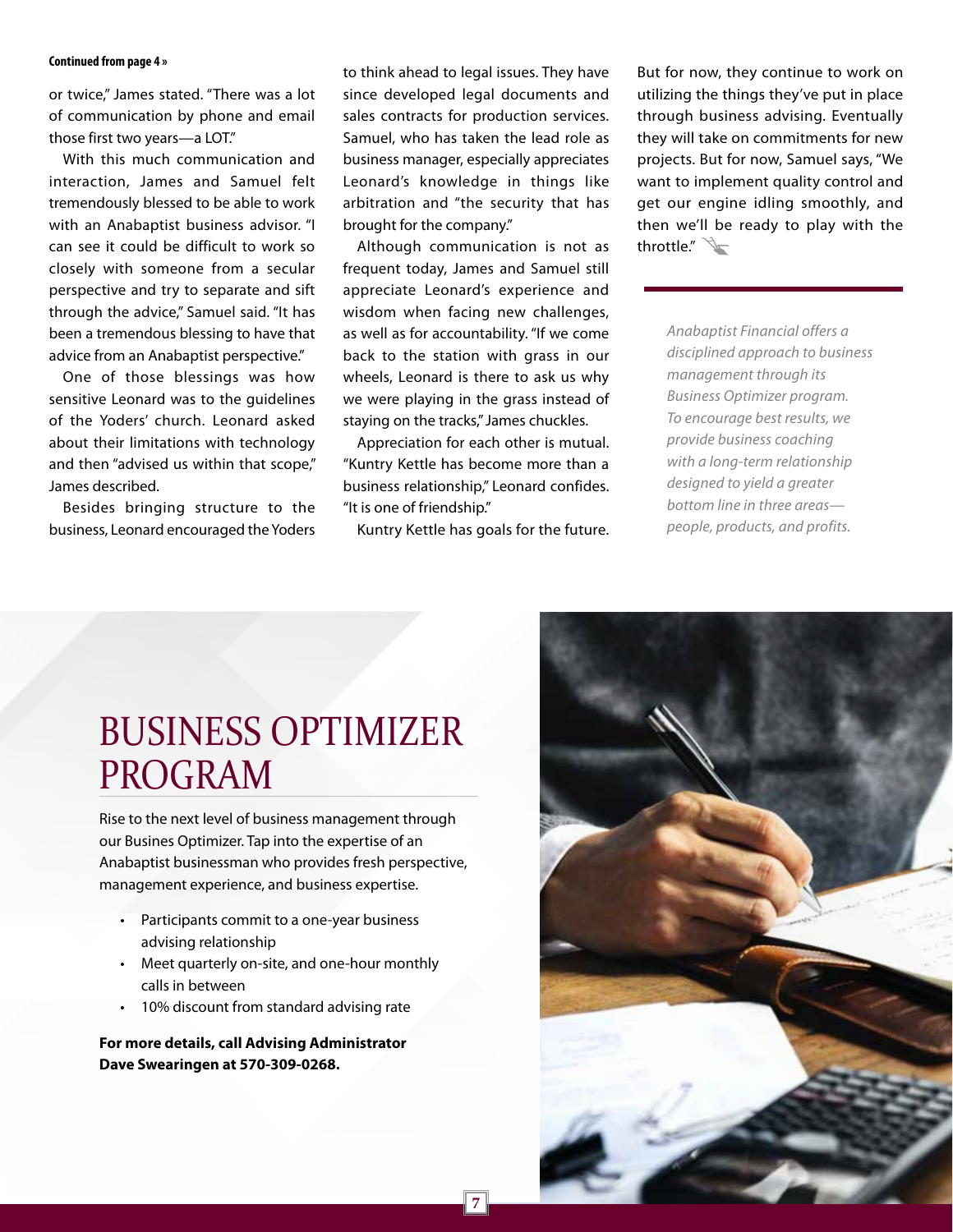# **Introducing New Business Advising Administrator**

Anabaptist Financial is pleased to welcome Dave Swearingen as its new Business Advising Administrator. Dave comes with 25 years of experience as a business owner. After graduating from Ball State University as a Licensed Landscape Architect, he started his own landscaping company in 1995. Dave sold portions of the business to five key men and served as the company's president for 20 years. The company, with an annual revenue of \$3.5 million, employs 22 people.

As our Advising Administrator, Dave will take inquiry calls from clients, support our advisor team, and help with back office work. "I look forward to working within each group's local church standards to encourage and bless our clients," he shares.

Dave lives in New Carlisle, Ohio, with his wife Michelle and their three children ages 16 to 21. He serves as an elder in the Old German Baptist Brethren New Conference church. Outside of work, Dave enjoys hobby beekeeping and family time.

Openness and honesty are values Dave holds dearly. This comes out of a defining time in his life when at 23, he learned that his brother was diagnosed with a disease due to an immoral lifestyle. He shares, "I remember the shame that our family felt and how we were afraid of being ostracized by our church community. There was the temptation to downplay it or hide the truth." As the church community stepped up in support, Dave became determined to be honest and open. His brother died two years later, but the lesson remained.

"So many of us have skeletons in our past that we have been tempted to believe will drive people away from us. But most of us have them, so we are really not that different." Dave believes this follows into business. We often fear others' judgement if we share problems or ask for help.

"As the culture around us degrades and more men are tempted to give in to the tides of popularity, the ability to humbly stand for truth while admitting our own weakness will be traits that set us apart for the kingdom."

Dave's goal is to build on AF's vision to encourage a healthy

balance and stewardship in business life. Although kingdom values are not measurable like revenue and customer service, they are just as important.

#### **Passing on the Baton**

David Sauder has filled the role of Advising Facilitator since 2013. We are grateful for his years of expert service in this position. Although he is transitioning out of the facilitator role, he will continue with Anabaptist Financial as a business advisor, focusing solely on that.

He shares, "I enjoyed helping clients discern the types and levels of advisory services they needed, but I look forward to working directly with clients through advising. It's something to celebrate that we have the right person in the right place to serve as the new administrator. Dave Swearingen has picked up the role quickly and is a natural fit. We anticipate that this transition will take business advising to the next level both for our clients and our advisors."

Our business advisors have assisted many clients in the transition of their business to someone else. Our own transition from David to Dave provides a practical opportunity to execute a smooth changing of roles within Anabaptist Financial.



DAVE SWEARINGEN DAVID SAUDER



# **Need a Trusted Business Advisor?**

Do you wish for input from a seasoned businessman for challenges you are facing in your business? Do you feel alone in your leadership decision making, planning, and vision? Our business advising services provide a confidential, safe place to address challenging issues and receive fresh vision and perspective.

*For more information, call Dave Swearingen (Advising Administrator) at 800-653-9817.*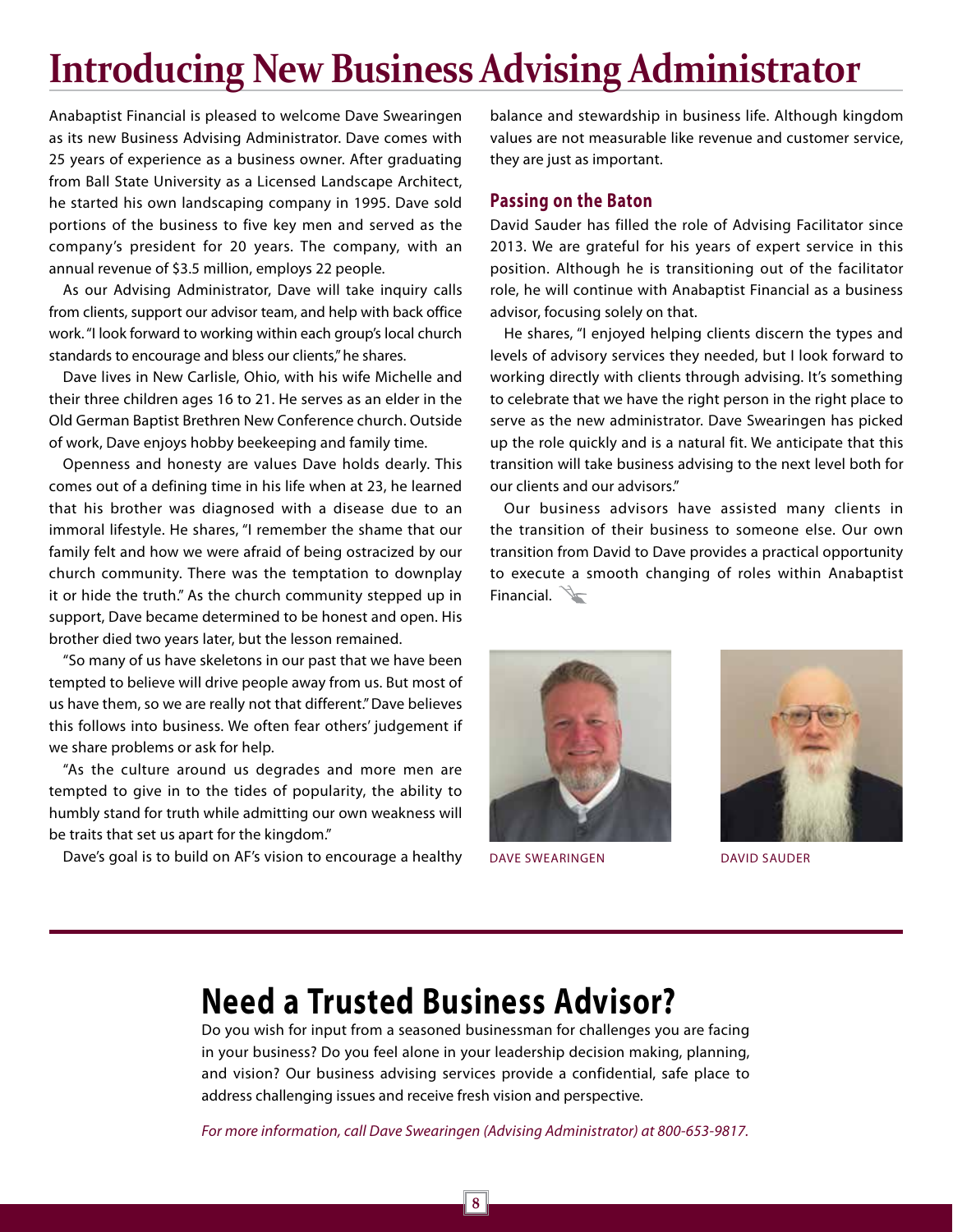# **TWO-DAY Marketing Workshop**

*November 11-12, 2020 | Berlin, OH*

This business workshop will teach and train participants in fundamental principles of marketing from a Biblical perspective. The content is equally applicable to new business start-ups and established companies. Topics include:

- Market Research
- Marketing Strategy & Planning
- Generating New Customers
- Brand Building

You will learn processes and receive tools to create and execute an effective marketing plan. If you want to learn how to create continuous improvement in marketing, how to calculate marketing return on investment, and how to position your brand for maximum impact this is the workshop for you. Classroom exercises will give you the opportunity to learn by doing.

Continuous Q&A and personalized coaching is embedded into the structure of this workshop. Diligent participants will go home with a clear action plan with some of the hard work already completed. Class size is limited to ensure a high-quality experience for everyone.

# **Marketing Workshop Instructors**

Roy Herr, Myerstown, PA *Co-founder of Rosewood Marketing* Co-instructor *– To be decided* 

# **TO REGISTER**

**NEW WORKSHOP!**

> *Call 570-468-1268 Email workshops@afweb.org*

\$550 per attendee for two days. Includes:

- **Lunch**
- **Preworkshop reading materials**
- **Student workbook**

# **More Business Workshops this Fall**

Workshops provide in-depth business education with a kingdom focus. Quality business curriculum, taught by seasoned Anabaptist businessmen, utilizes both instruction and hands-on activities.

**Human Resources,** Arthur, IL – *September 8-9, 2020* **Business Planning,** Berlin, OH – *September 22-23, 2020* **Business Succession,** Berlin, OH – *September 24-25, 2020* **Human Resources,** Camden, IN – *October 13-14, 2020* **Business Planning,** New Holland, PA – *October 20-21, 2020* **Business Succession,** New Holland, PA – *October 22-23, 2020* **Human Resources,** Berlin, OH – *November 17-18, 2020*

**FOR QUESTIONS CONCERNING ANY OF OUR WORKSHOPS call Sierra Kauffman at 570-468-1268, or email sierrakauffman@afweb.org.**



*"I was looking for a place to gain the confidence to start with business planning. I found it. Thank you!" –workshop attendee*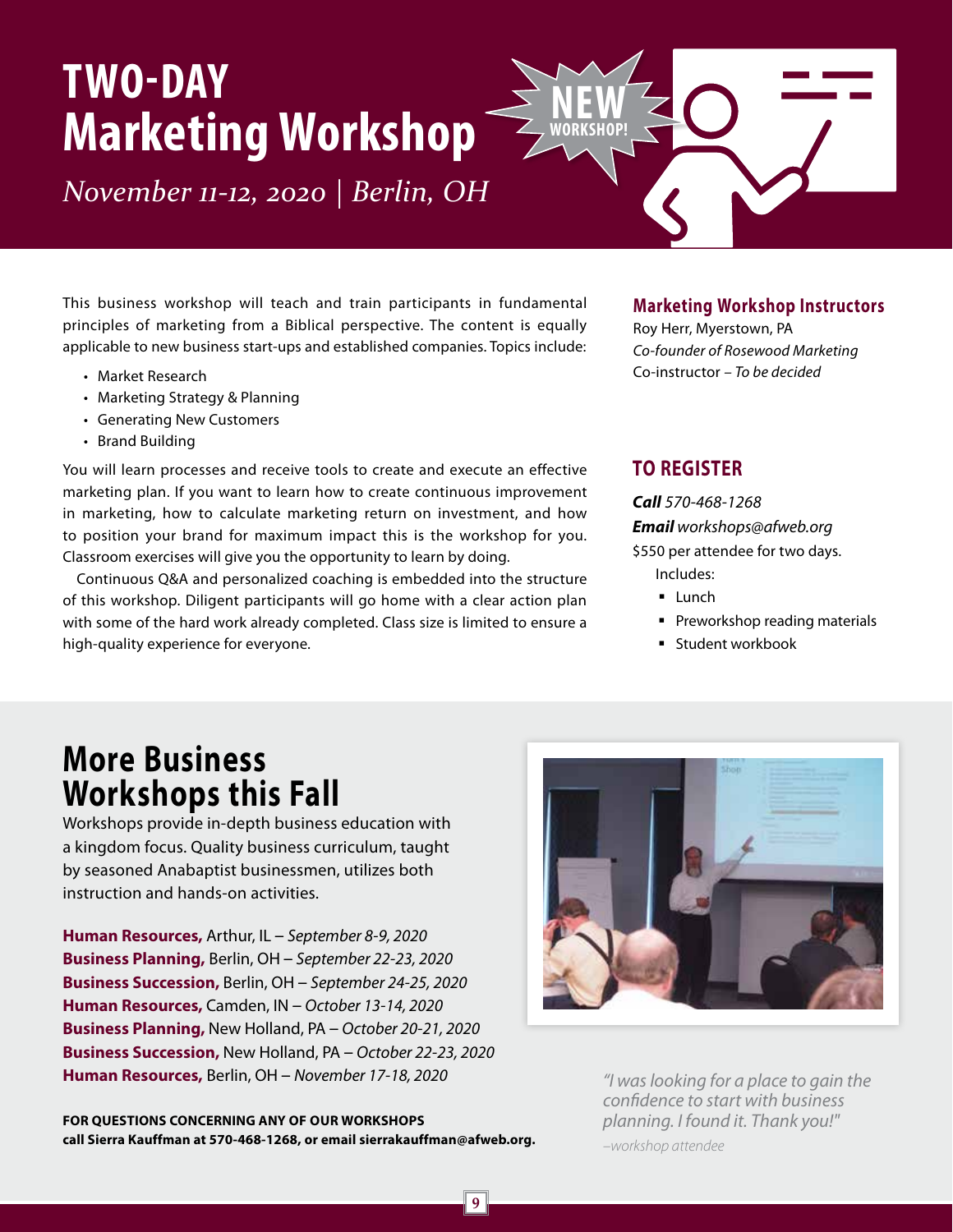# **Business Resources**





*Available by CD or booklet.* 

Includes files for you to customize and print from your own computer, or to make copies.

Includes:

- Organizational assessment sheet
- Employee application template
- Sample job descriptions
- Performance evaluation document
- A guide to creating your own employee handbook …and much more!

This resource is also available on the Libraries flash drive. Call or email to order the CD, booklet, or a flash drive.

**To Order:** *Phone* 570-800-1291 | *Email* teresasommers@afweb.org

# LIBRARIES FLASH DRIVE

**\$189** tax & shipping not included

*Articles & Tools Library:* Includes all AF's business articles, booklets, and tools on a flash drive for \$189. This is 35% off the cost to purchase the items individually. Includes the following in PDF form:

- *• Starting Your Own Business* booklet
- *• Strategic Planning Guide*
- *• Business Analysis Guide*
- *• Accounting and Finances* booklet
- *• Sales and Marketing* booklet
- *• Employee Management* booklet
- *• Employee Management & Relations* Toolbox
- 1 Financial Ratio calculator (Excel)
- 1 Marketing calculator (Excel)
- 30 individual business articles



**15 new business articles in 2019!** Individual articles are now available for download at www.afweb.org.



**\$397** tax & shipping not included

*Audio Library:* All AF's business seminar recordings from 2012 to 2019 are available on flash drive. Purchase an Audio Library for \$397, an 80% discount off the cost of purchasing recordings separately.

Order through the AF website or call us at **570-800-2191.**

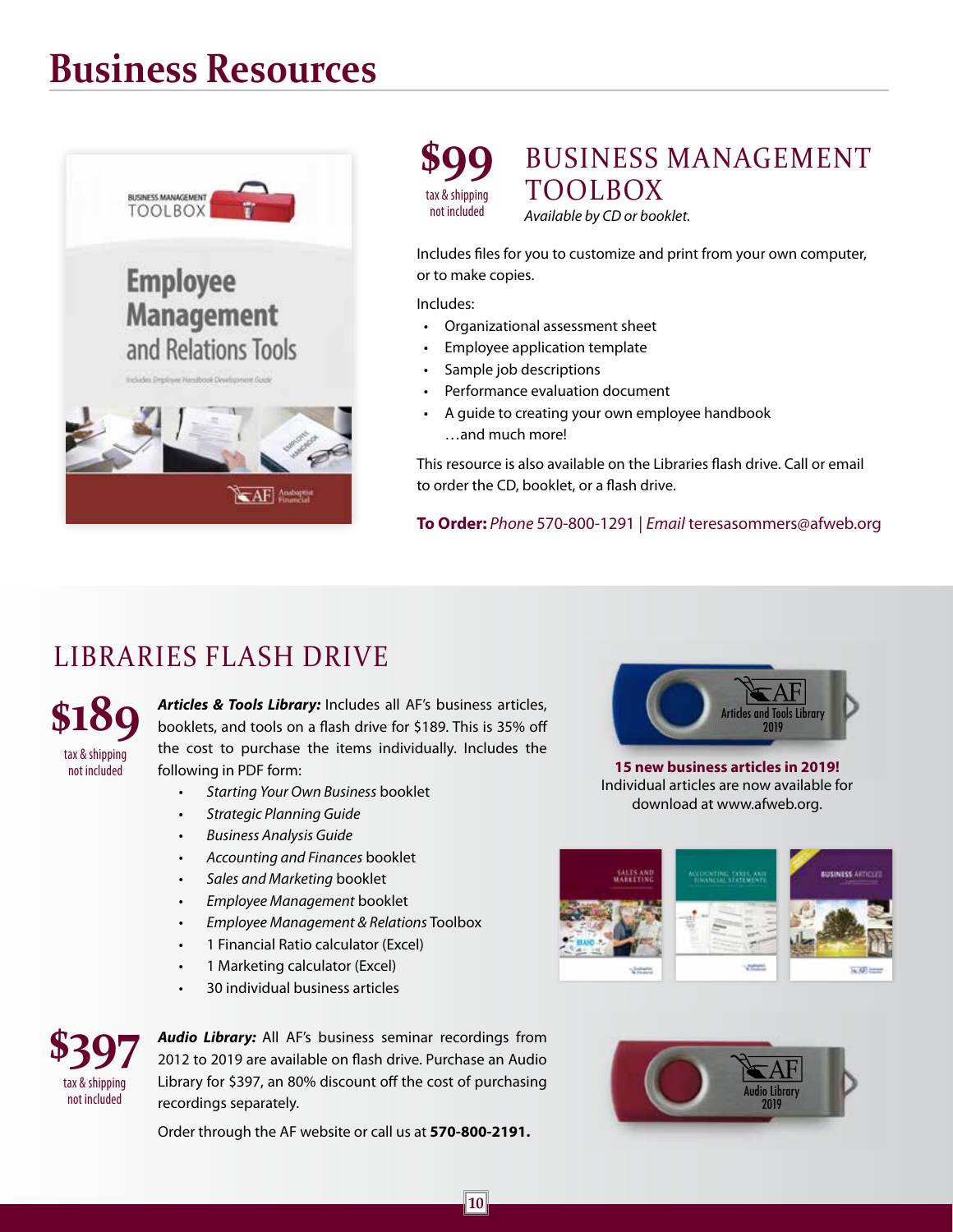# **Business Advisor Profiles**

*Our advisors are seasoned Anabaptist brethren committed to integrating Christian principles into all facets of business practice. Each advisor has unique business experience and expertise that will be matched to the client's area of need.* 

# **David Bower.** REDWOOD, VA.

#### *Seven Oaks Landscape and Hardscape*

Born and raised on Goldenview Dairy, David has 30 years of experience as a third-generation dairy farmer. In his youth, he started Seven Oaks Landscape and later co-founded Homestead Creamery. David's strengths include employee motivation, conflict resolution, accounting and financial management, strategic planning, and leadership. He also works with struggling businesses.

# **Elam Esh.** NEW PROVIDENCE, PA.

## *Country Value Woodworks LLC*

Elam founded Country Value Woodworks LLC, which has grown to 45 employees over the years. He enjoys working and growing together with his brother as a partner. Elam's experience includes leadership, vision, business models, Lean manufacturing, understanding customers, and KPIs. He enjoys thinking outside the box.

#### **Gary Garber.** EATON, OH.

#### *Garber Electric*

Gary founded Garber Electric in high school and then merged it with an oil company his father owned. Eventually they split the business, and Gary continued with Garber Electrical Contractors, Inc. Recently he transitioned ownership to his son. Gary's business experiences enabled him to develop in financial forecasting, estimating and pricing methodology, multi-division, buying/selling businesses, and banking and cash management.

# **Richard K. Herr.** LITTLESTOWN, PA.

#### *Semi-Retired Farming*

Richard grew up on a dairy farm and was interested in agriculture from his youth. He received invaluable practical experience in the nutrition aspect while serving in 1-W at the University of Maryland's agronomy and dairy research farm. With over 55 years of farming experience, he helps farmers with financial planning, partner issues, operational analysis and improvements, and transferring to the next generation.

# **Clair High.** MYERSTOWN, PA.

#### *C.M. High Inc.*

As president of C.M. High, Inc. for 38 years, Clair has experienced the growth, challenges, changes, and transition that comes with business. He acquired the company when it had eight employees; it now has over 100. Clair offers business advising in organizational structure and management, customer and vendor relationships, company start-ups and development, long-term planning, and financial development.

# **David G. Martin.** RICHLAND, PA.

#### *Dutch-Way Value Mart, Inc. and Dutch Country Hardware, Inc.*

David is part owner of a large hardware store and equipment rental service and oversees the financing. In the past, he served as president of Dutch-Way Farm Market, which grew to three locations and over 400 employees. He sold the business in steps over several years. David's goal is to help people understand what it takes to operate a successful business. That includes proper financing to enable positive cash flow, as well as understanding monthly/quarterly statements.

## **Leonard Meador.** ROSSVILLE, IN.

#### *Business Management Consultant*

Leonard's business history ranges from owning a feed milling operation to working for a data processing and recordkeeping company. He has served as a business management consultant for more than 35 years. Leonard has also taught business management classes, received certification as a health and safety advisor, and worked in human resources.

#### **Atlee Raber.** BERLIN, OH.

#### *Berlin Gardens*

Atlee started Raber's Greenhouse in 1975 and Berlin Gardens Gazebos in 1988. Both busineses are now sold, but Atlee continues to make sales calls and assist with home shows. Atlee desires to help others avoid business mistakes he learned the hard way, especially in running a business without technology. He believes people should exercise their calling to honor God in business. Marketing and sales are his strongest business skills.

## **Doug Ramer.** MYERSTOWN, PA.

#### *Martin Appliance and Martin Water Conditioning*

Doug has worked as a Human Resources manager for the past 13 years at Martin Appliance and Martin Water Conditioning. He began his lifelong career in 1980 as the third employee of the company, which now has more than 300 employees. Doug's experience in Human Resources includes conflict